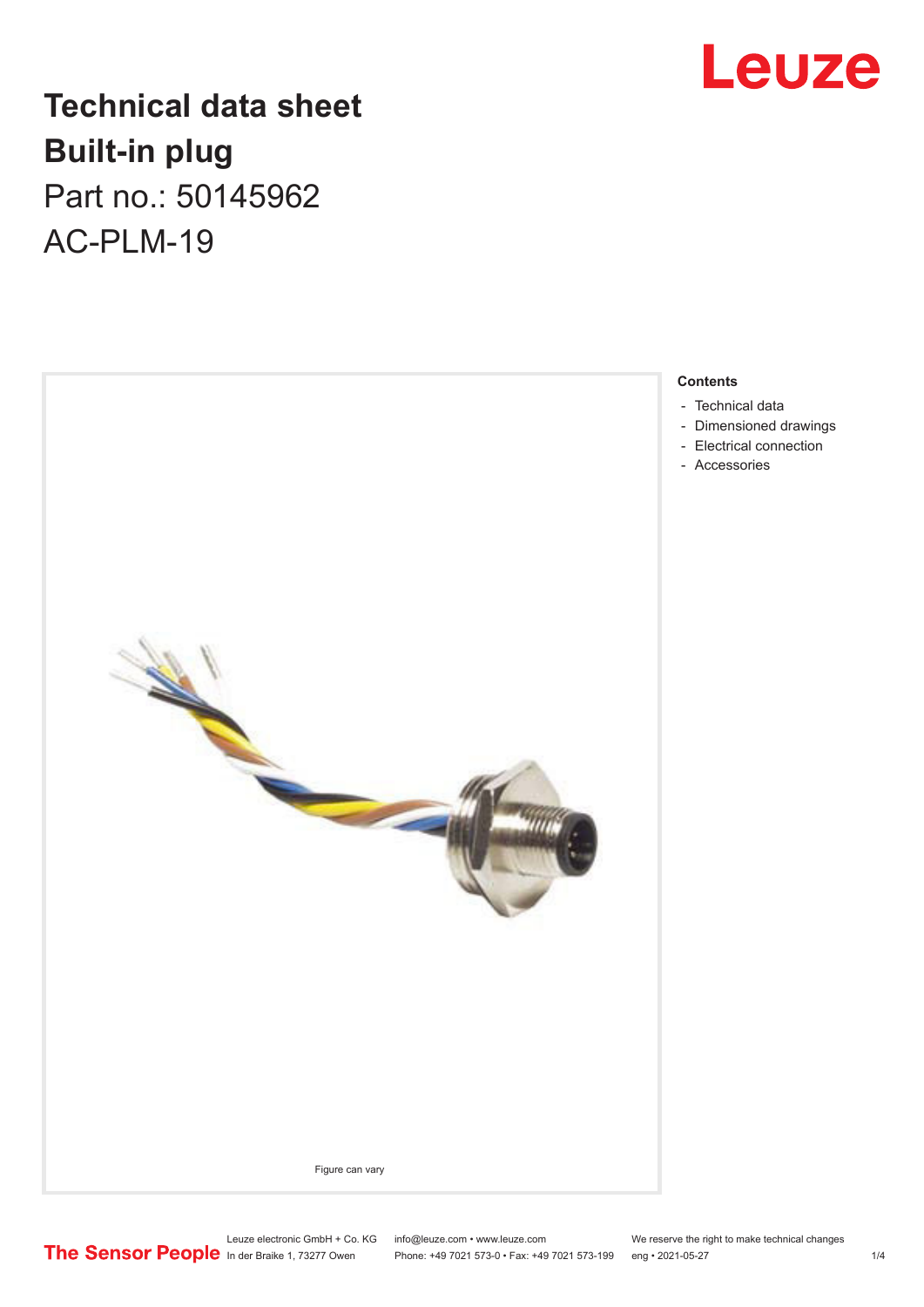## <span id="page-1-0"></span>**Technical data**

# Leuze

#### **Connection**

| <b>Connection 1</b>            |                       |  |  |  |
|--------------------------------|-----------------------|--|--|--|
| <b>Type of connection</b>      | Connector             |  |  |  |
|                                |                       |  |  |  |
| <b>Thread size</b>             | M23                   |  |  |  |
| <b>Material</b>                | Metal                 |  |  |  |
| No. of pins                    | $19 - pin$            |  |  |  |
| <b>Version</b>                 | Axial                 |  |  |  |
|                                |                       |  |  |  |
| <b>Connection 2</b>            |                       |  |  |  |
| <b>Type of connection</b>      | Open end              |  |  |  |
|                                |                       |  |  |  |
| <b>Cable properties</b>        |                       |  |  |  |
| <b>Number of conductors</b>    | 19 Piece(s)           |  |  |  |
| Wire cross section             | $0.34 \, \text{mm}^2$ |  |  |  |
| <b>AWG</b>                     | 22                    |  |  |  |
|                                |                       |  |  |  |
| <b>Mechanical data</b>         |                       |  |  |  |
| Net weight                     | 55 <sub>g</sub>       |  |  |  |
| <b>Screw tightening torque</b> | 1 1.5 N·m             |  |  |  |

| <b>Environmental data</b>      |            |
|--------------------------------|------------|
| Ambient temperature, operation | $-2580 °C$ |
| <b>Certifications</b>          |            |
| Degree of protection           | IP 67      |
|                                | IP 69K     |
|                                |            |
| <b>Classification</b>          |            |
| <b>Customs tariff number</b>   | 85444290   |
| eCl@ss 5.1.4                   | 27279201   |
| eCl@ss 8.0                     | 27440102   |
| eCl@ss 9.0                     | 27270692   |
| eCl@ss 10.0                    | 27440102   |
| eCl@ss 11.0                    | 27440103   |
| <b>ETIM 5.0</b>                | EC002594   |
| <b>ETIM 6.0</b>                | EC002594   |
| <b>ETIM 7.0</b>                | EC003570   |

#### **Dimensioned drawings**

All dimensions in millimeters



## **Electrical connection**

**Connection 1**

| Type of connection | Connector       |
|--------------------|-----------------|
| <b>Thread size</b> | M <sub>23</sub> |
| <b>Type</b>        | Male            |
| <b>Material</b>    | Metal           |
| No. of pins        | $19 - pin$      |
| Encoding           | A-coded         |
| Version            | Axial           |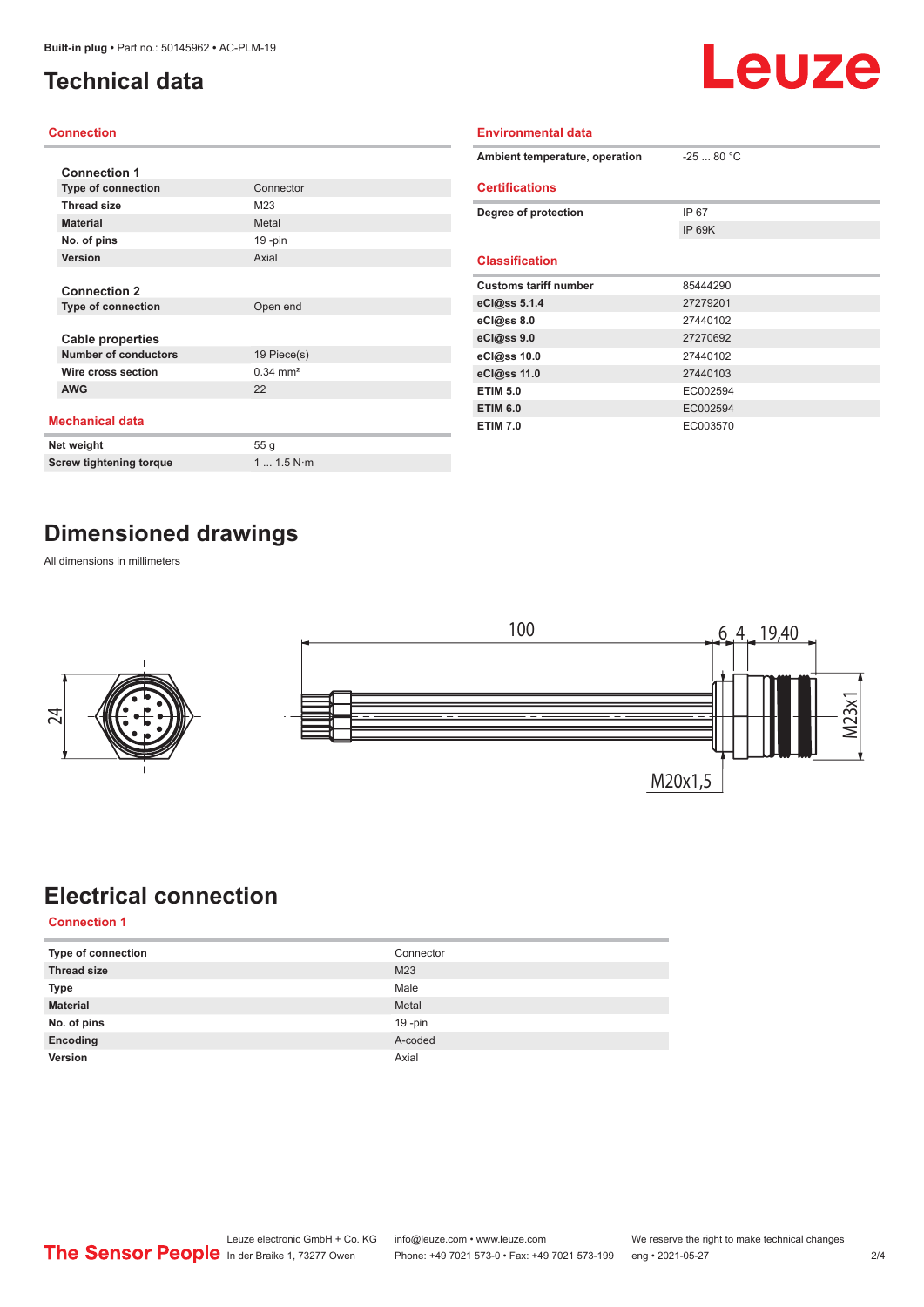### <span id="page-2-0"></span>**Electrical connection**

## **Leuze**

| Pin            | <b>Conductor color</b> |
|----------------|------------------------|
| 1              | White                  |
| $\overline{2}$ | <b>Brown</b>           |
| 3              | Green                  |
| 4              | Yellow                 |
| 5              | Gray                   |
| 6              | Pink                   |
| 7              | <b>Blue</b>            |
| $\bf 8$        | Red                    |
| 9              | Black                  |
| 10             | Violet                 |
| 11             | gray / pink            |
| 12             | red / blue             |
| 13             | white / green          |
| 14             | brown / green          |
| 15             | white / yellow         |
| 16             | yellow / brown         |
| 17             | white / gray           |
| 18             | gray / brown           |
| 19             | white / pink           |



#### **Connection 2**

**Type of connection Open end** 

#### **Accessories**

#### Connection technology - Connection cables

|  | Part no. | <b>Designation</b> | <b>Article</b>   | <b>Description</b>                                                                                                                                           |
|--|----------|--------------------|------------------|--------------------------------------------------------------------------------------------------------------------------------------------------------------|
|  | 50134971 | KD U-M23-JA-P1-050 | Connection cable | Connection 1: Connector, M23, Axial, Female, A-coded, 19-pin<br>Connection 2: Open end<br>Shielded: No<br>Cable length: 5,000 mm<br>Sheathing material: PUR  |
|  | 50134972 | KD U-M23-JA-P1-100 | Connection cable | Connection 1: Connector, M23, Axial, Female, A-coded, 19-pin<br>Connection 2: Open end<br>Shielded: No<br>Cable length: 10,000 mm<br>Sheathing material: PUR |
|  | 50136636 | KD U-M23-JA-P1-150 | Connection cable | Connection 1: Connector, M23, Axial, Female, A-coded, 19-pin<br>Connection 2: Open end<br>Shielded: No<br>Cable length: 15,000 mm<br>Sheathing material: PUR |
|  | 50136637 | KD U-M23-JA-P1-200 | Connection cable | Connection 1: Connector, M23, Axial, Female, A-coded, 19-pin<br>Connection 2: Open end<br>Shielded: No<br>Cable length: 20,000 mm<br>Sheathing material: PUR |